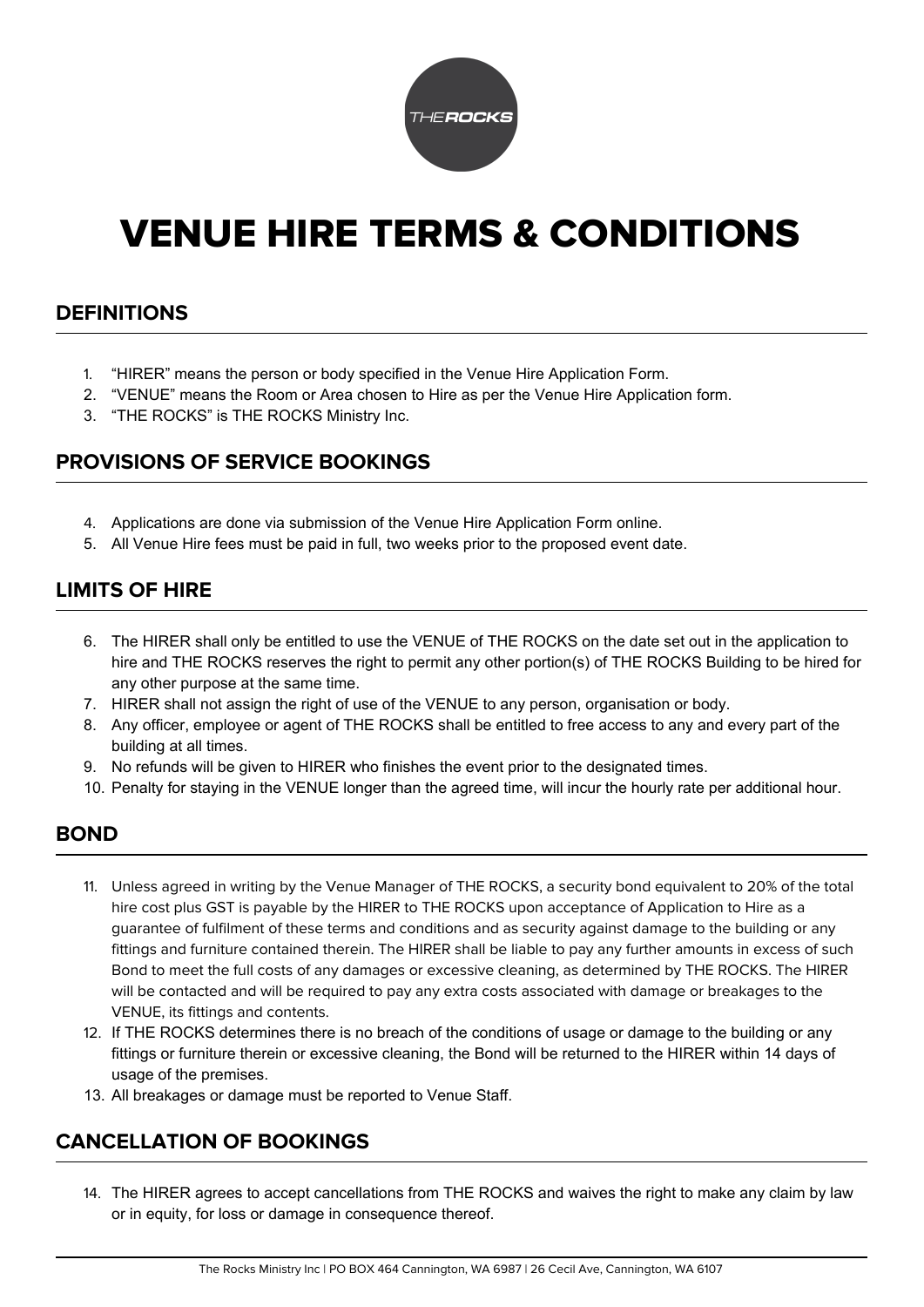- 15. In the event that THE ROCKS has to cancel a booking, the full amount of any deposit paid and/or Hire fees, will be refunded within five working days to the Hirer.
- 16. The HIRER must give THE ROCKS at least 14 days written notice should the HIRER need to cancel a booking otherwise charges will apply. If the HIRER fails to give 14 days written notice, a fee equivalent to 50% of the total Venue Hire (including extras) fee will be charged.

#### **MINIMUM BOOKING TIME**

17. The minimum booking time for THE ROCKS is 3 hours and fees applicable will be based on a minimum three-hour booking time.

# **FOOD AND BEVERAGES**

- 18. No food is allowed to be taken into or consumed in the Auditorium.
- 19. Only water is allowed in the THE ROCKS Auditorium.
- 20. Alcohol is absolutely prohibited on the entire THE ROCKS premises.
- 21. Alcohol CANNOT be SOLD, regardless of any license that might be available by the HIRER.

## **SALES**

22. No food or beverages or merchandise of any kind is permitted to be sold by the HIRER, its servants or agents or guests without prior written approval from the THE ROCKS Venue Manager.

## **THEMING and STYLING**

- 23. The HIRER must not mark, damage or make alteration to any part of the VENUE or erect or install any fixtures, fittings or other attachments.
- 24. Decorations may not be placed or affixed in any way that may cause damage to any part of the VENUE. The HIRER must request permission from THE ROCKS to affix any decorations.
- 25. THE ROCKS reserves the right to not permit the affixing of decorations or any items at its discretion.
- 26. Where a HIRER has been approved to affix decorations, at the conclusion of the event, the HIRER must remove all decorations and will be responsible for all costs associated with the repair of any damage to the VENUE caused by the affixed items.

## **BUMPING IN AND OUT**

- 27. Scenery, property and accessories pertaining to any booking will not be permitted in the VENUE earlier than the first day of hire.
- 28. Scenery, property and accessories shall be cleared from the VENUE immediately at the conclusion of the final performance.

# **ELECTRICAL EQUIPMENT**

- 29. All external electrical leads must have current service test tags displayed at all times. Electrical leads must not be used where current tags are not displayed.
- 30. Fire exits must be kept unlocked and clear of obstacles for a distance of two metres at all times. The HIRER shall keep each corridor, passage and exit in the VENUE clear of obstructions and ready for use in any emergency. It is the responsibility of the HIRER to observe all VENUE signage relating to fire and safety precautions.
- 31. Emergency fire equipment including fire extinguishers and hoses must only be used in the event of an actual emergency. Any use of these devices resulting in a false alarm and subsequent callout by the WA Fire & Rescue Service will result in a fine of \$1,000 which will be charged to the HIRER.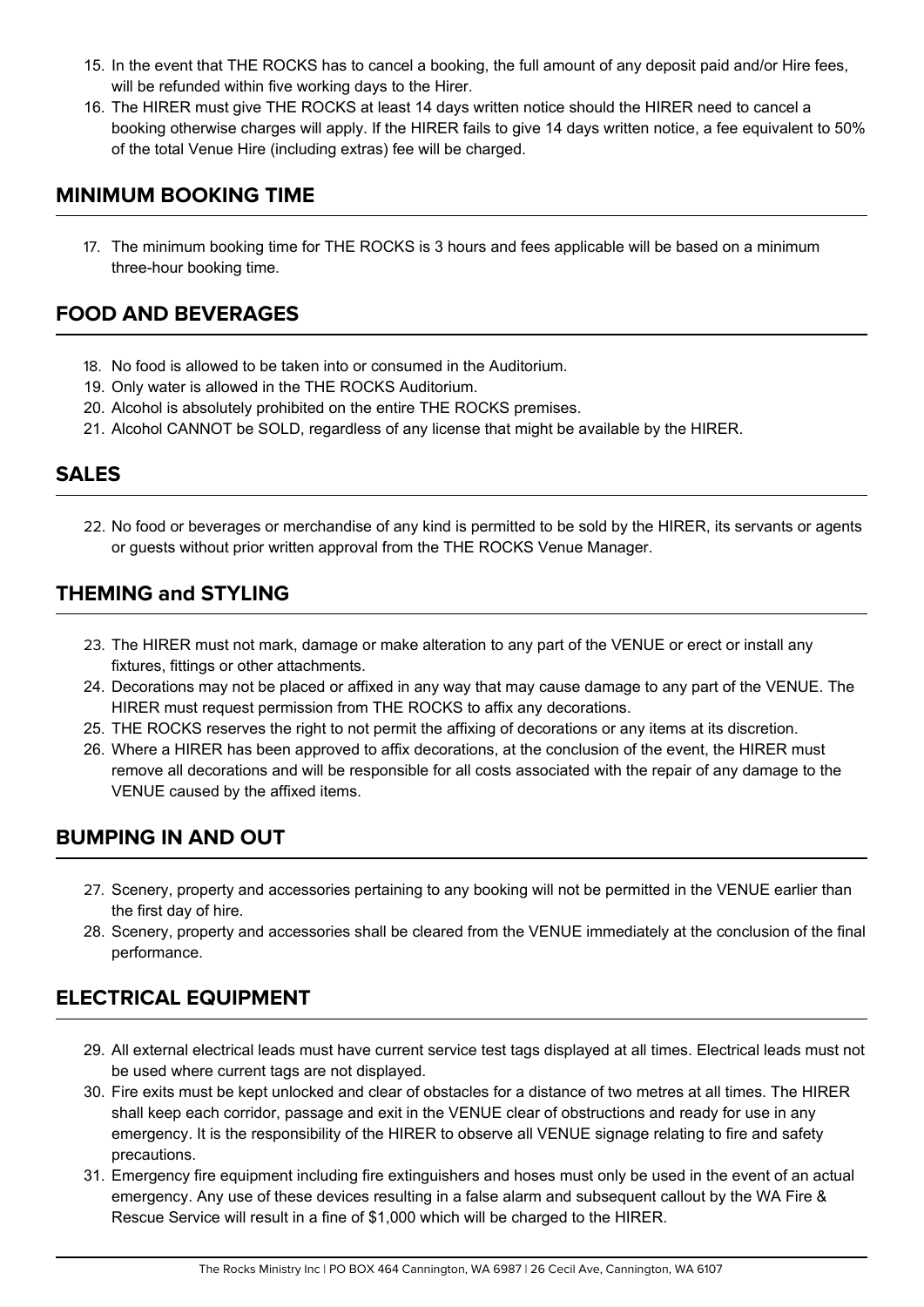32. Naked flame is not permitted in the centre at any time unless permission is given by the THE ROCKS Venue Manager.

## **FIRST AID SUPPLIES**

33. It is the responsibility of the HIRER to provide first aid supplies and administer any first aid they feel necessary during an event.

## **OBSERVATION OF LAWS**

- 34. The HIRER shall conform to all requirements of the Health Act, Local Government Act, and any Local Law/By-Law or Regulations and shall be liable for any breach of such Acts, Local Laws/By-Laws or Regulations. All other statutory rules, provisions and regulations of the Commonwealth of Australia or State of Western Australia for the time being in force must be complied with by the HIRER and their servants and agents and users.
- 35. Venue Hire agreement will be governed by the law of Western Australia.
- 36. Every consideration and effort must be made by the HIRER during the use of THE ROCKS and/or on vacating the area, to not disturb the amenity of residents who live near the facility.

#### **INSURANCE**

- 37. The HIRER must provide evidence of at least \$20 million Public Liability Insurance cover for the Hire period, and a certificate of currency is to be submitted with the completed Venue Hire Application Form.
- 38. The HIRER shall be liable for, and will indemnify THE ROCKS against, any claim, loss, damage or injury to any person or property arising from the Hire of the Venue and workers compensation insurance.

#### **RISK MANAGEMENT**

- 39. The HIRER agrees to carry out any instruction or direction given by THE ROCKS in regard to complying with Workplace Health and Safety legislation including participating in an Induction Session prior to the commencement of the event.
- 40. At no time does THE ROCKS accept any responsibility for the security or safety of the HIRER's property.
- 41. It is the responsibility of the HIRER to ensure that children attending an event are supervised by adults at all times.
- 42. The HIRER agrees to abide by the selected VENUE's maximum capacity guidelines, at all times, as set by the Fire Safety Authority and Council. THE ROCKS will not be held responsible for any criminal charges or repercussions that could arise where the HIRER has failed to comply with these guidelines.

# **INFRINGEMENT OF COPYRIGHT**

43. The HIRER shall indemnify THE ROCKS against any infringement of copyright or performance rights in connection with the performance of any artistic, musical, literary or dramatic work in the facility.

## **INDEMNITY**

44. The HIRER agrees to indemnify and keep indemnified and to hold harmless THE ROCKS and its servants and agents from and against all actions, costs, charges, expenses and damages whatsoever which may be brought or made or claimed against the HIRER, its servants and agents arising out of or in relation to the hire of THE ROCKS.

#### **SMOKING**